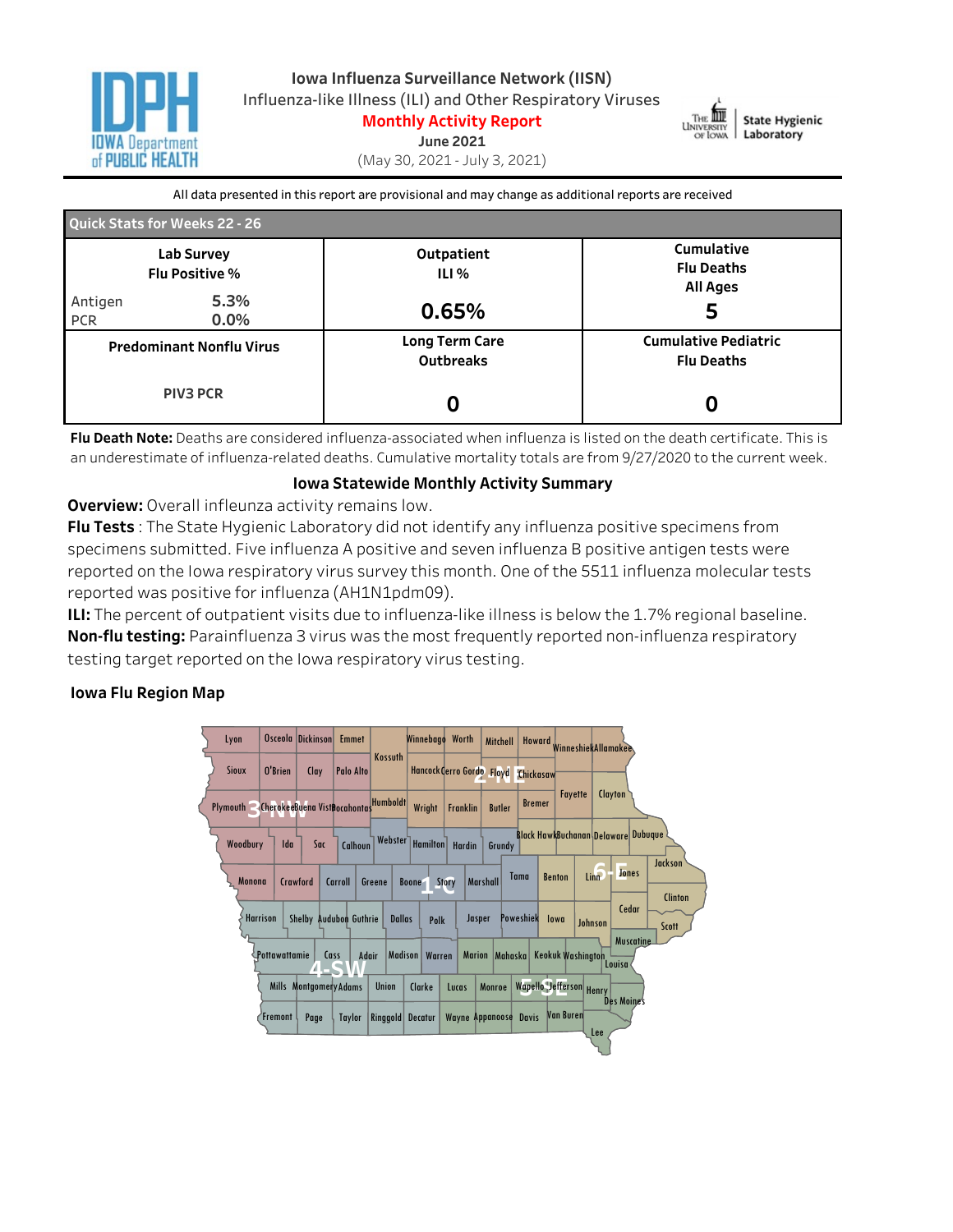## **International Activity Summary (WHO)**

Globally, despite continued or even increasing testing for influenza in some countries, influenza activity remained at lower levels than expected for this time of the year. In the temperate zone of the southern hemisphere, influenza activity remained at inter-seasonal levels. In the temperate zone of the northern hemisphere, influenza activity remained at inter-seasonal levels, though detections of influenza B/Victorial lineage slightly increased, especially in China. Worldwide, influenza B detections accounted for the majority of the low numbers of detections reported.

#### Source (last updated 7/5/2021):

https://www.who.int/teams/global-influenza-programme/surveillance-and-monitoring/influenza-updates/current-influenza-update

# **Nationalactivitysummary-(CDC)**



Detailed information can be found onlineatwww.cdc.gov/flu/weekly/.

Note: This map shows influenza-like illness, which is determined by symptoms such as fever, cough, and sore throat that can be caused by a number of pathogens in addition to influenza(e.g.,COVID-19).

# **Influenza Testing at the State Hygienic Laboratory at the University of Iowa (SHL)**

# Cumulative Influenza viruses detected by SHL by age group (9/29/19 - Current Month)

|             | <b>Influenza A</b> |             |                    |              | Influenza B    |          |                       |                   |              |
|-------------|--------------------|-------------|--------------------|--------------|----------------|----------|-----------------------|-------------------|--------------|
| Age Group   | A(<br>$H1N1$ )     | A(H3)       | A not su<br>btyped | A<br>Variant | Total          |          | B Victoria B Yamagata | B not<br>subtyped | <b>Total</b> |
| $0 - 4$     | 0                  | 0           | 0                  | 0            | 0              |          | 0                     | 0                 |              |
| $5 - 17$    | 0                  | 0           | 0                  | 0            | $\mathbf 0$    | 0        | 0                     | 0                 |              |
| 18-24       |                    | 0           | 0                  | 0            | 1              | $\Omega$ | 0                     | 0                 |              |
| 25-49       | 0                  | 0           | $\Omega$           | 0            | $\mathbf 0$    | $\Omega$ | 0                     | $\mathbf 0$       |              |
| 50-64       | 0                  | 0           | 0                  | 0            | 0              | $\Omega$ | 0                     | 0                 |              |
| 65 and over |                    | $\mathbf 0$ | $\Omega$           | 1            | $\overline{c}$ |          | 0                     | $\mathbf 0$       |              |
| Total       | ົ                  |             | 0                  |              | 3              |          |                       |                   |              |

Cumulative Flu Test Table Note: Cell counts of three or less are sometimes suppressed to protect confidentiality. Totals by age may not add up to totals by subtype/lineage due to missing age information. Only cases of Iowa residents are included. Specimens listed as "not subtyped" may be pending or were not able to be subtyped due to weak positive lab results. This can be due to poor collection, ti..

**SHL Flu Testing Note:** The State Hygienic Laboratory (SHL) is the primary laboratory in Iowa characterizing specimens for influenza surveillance. SHL reports the number of tests performed and the type and subtype/lineage of positive tests to the influenza surveillance network daily. SHL also sends a portion of specimens to CDC for further characterization.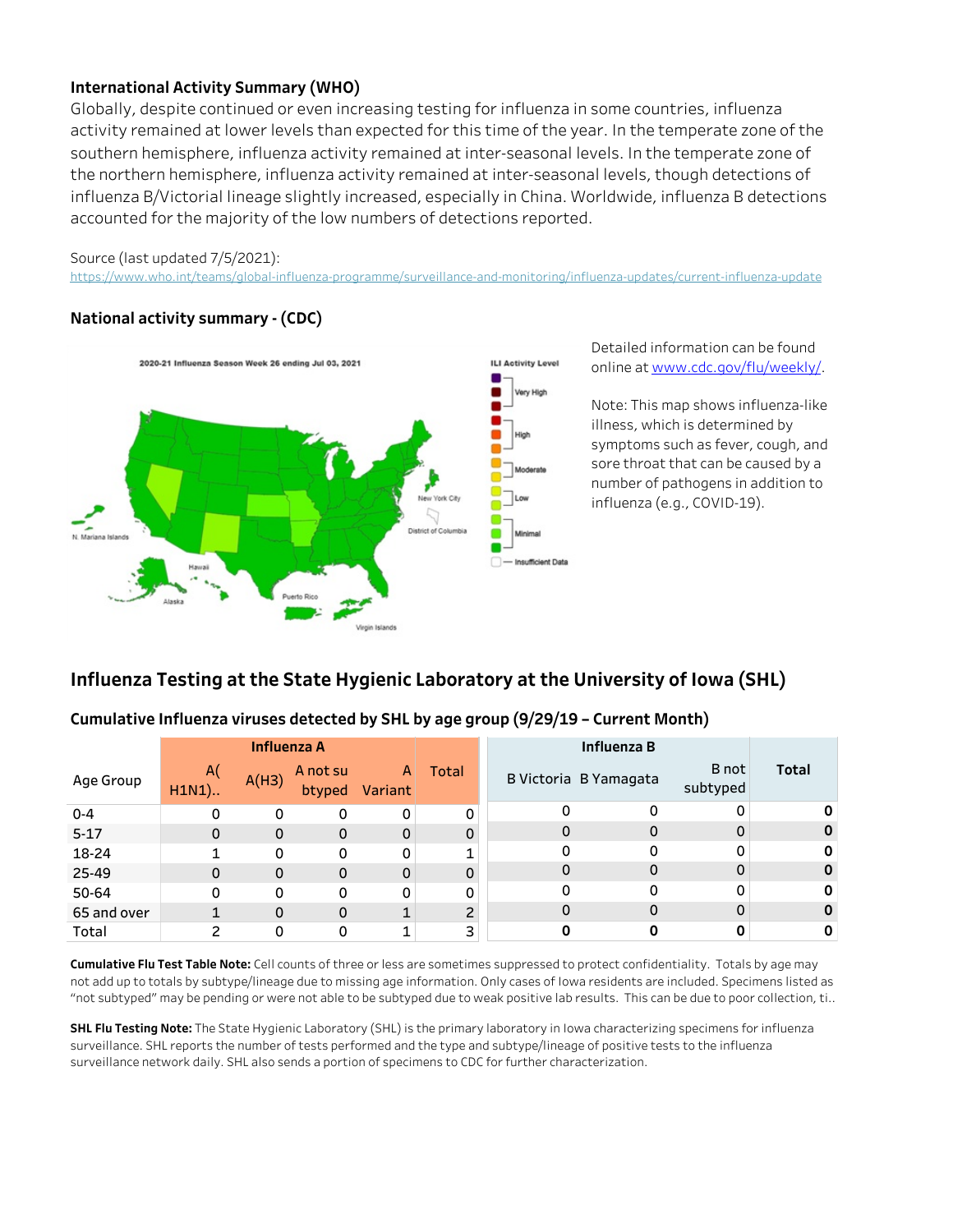# **Influenza Antigen and Molecular Results from Respiratory Virus Survey**



### **Number of Influenza Tests Reported By Method**

NOTES: This graph now shows NUMBER of positives, not positive percentage. Only tests with at least one positive result this season are shown.

## **FluTestsbyRegion-CurrentMonth(5/30/21-7/3/21)**

0

5

|        |          | Antigen                                                                                                 | <b>PCR</b> |         |               |         |
|--------|----------|---------------------------------------------------------------------------------------------------------|------------|---------|---------------|---------|
|        | Flu A Ag |                                                                                                         | Flu B Ag   |         | Flu PCR AH1N1 |         |
|        |          | Flu Region Number Positi Positive Percent Number Positi Positive Percent Number Positi Positive Percent |            |         |               |         |
| $1-C$  |          | $0.0\%$                                                                                                 |            | 2.7%    |               | $0.0\%$ |
| $2-NE$ |          | $0.0\%$                                                                                                 | 0          | $0.0\%$ | $\Omega$      | $0.0\%$ |
| 3-NW   | 4        | $2.2\%$                                                                                                 | 6          | 3.4%    | $\Omega$      | $0.0\%$ |
| 4-SW   |          | $0.0\%$                                                                                                 | 0          | $0.0\%$ | $\Omega$      | $0.0\%$ |
| $5-SE$ |          | $0.0\%$                                                                                                 |            | $0.0\%$ | $\Omega$      | $0.0\%$ |
| $6-E$  |          | 16.7%                                                                                                   | 0          | $0.0\%$ |               | $0.0\%$ |
| Total  |          | 2.2%                                                                                                    |            | 3.1%    |               | 0.0%    |

10/3/20 11/14/20 12/26/20 2/6/21 3/20/21 5/1/21 6/12/21 7/24/21 9/4/21 Week End Date

**FluBAg+avg:2**

**FluAAg+avg:1**

**Contract** 

Respiratory Survey Note: IDPH and SHL run a weekly web-based survey program where laboratorians report the number of influenza and respiratory syncytial virus (RSV) rapid tests performed and the number of tests positive. Facilities reported the total number of tests and positive results not individual-level information.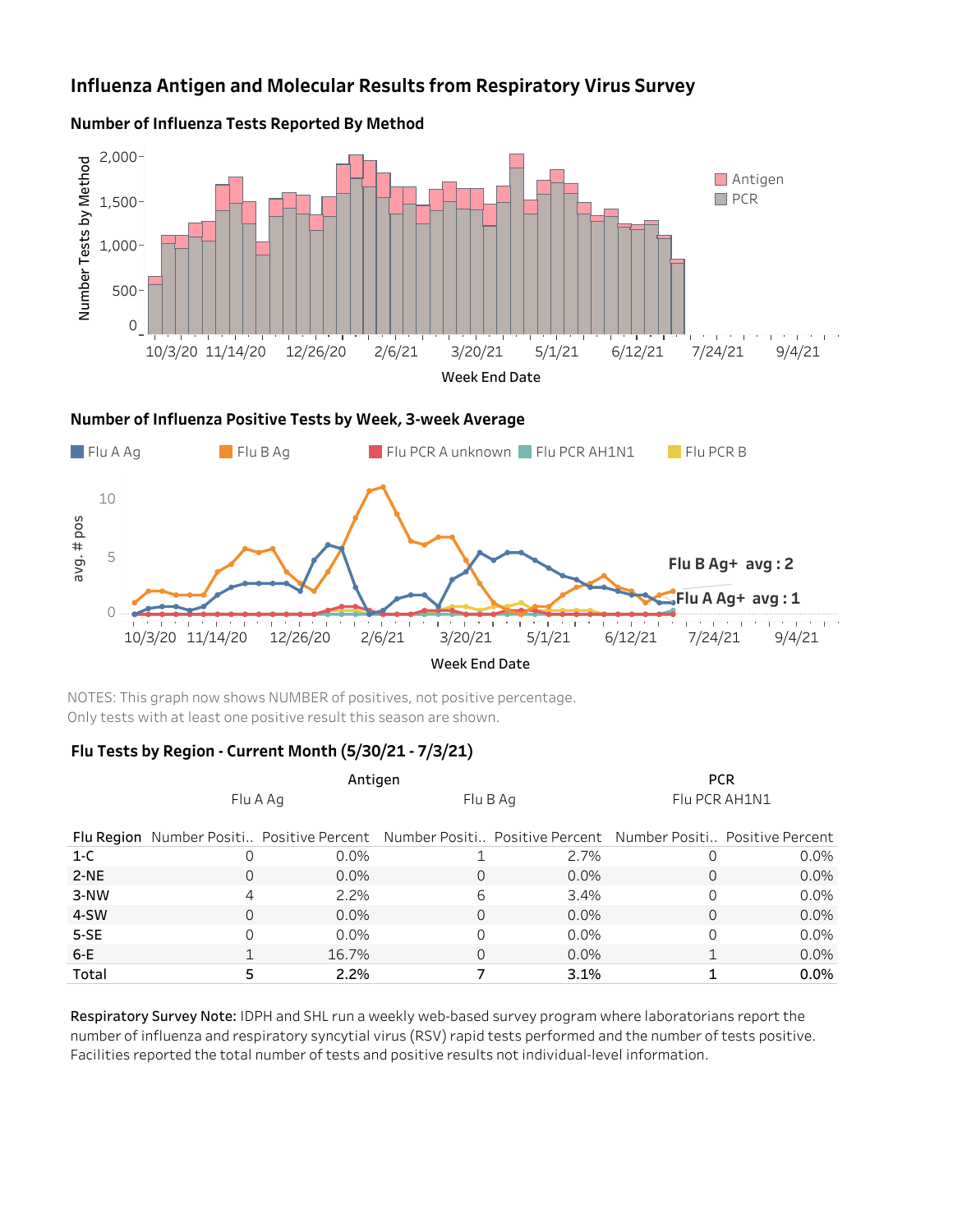# **Outpatient Health Care Provider Surveillance Program (ILINet)**

Percent Of Outpatient Visits Attributed to Influenza-like Illness (ILI) as Reported by ILINet Sites



#### **ILI Recent Weeks**

| <b>MMWR</b><br>Week | <b>End Date</b> | Age 0-4 | Age 5-24 | Age 25-49      | Age 50-64 | Age 65 and<br>older | <b>Total ILI</b> | <b>ILI Percent</b> |
|---------------------|-----------------|---------|----------|----------------|-----------|---------------------|------------------|--------------------|
| 22                  | 6/5/21          | 6       | 2        | 4              | 0         | 3                   | 15               | 0.57%              |
| 23                  | 6/12/21         | 10      | 6        | $\overline{c}$ | $\Omega$  |                     | 18               | 0.58%              |
| 24                  | 6/19/21         | 11      | 9        | 5              | 0         |                     | 26               | 0.84%              |
| 25                  | 6/26/21         | 8       | 5        |                | 1         |                     | 16               | 0.68%              |
| 26                  | 7/3/21          |         | 4        | $\Omega$       |           |                     | 13               | 0.56%              |

Outpatient ILI Note: Outpatient health care providers who participate in the ILINet (a national influenza surveillance program) report the number of patients seen with influenza-like illness and the total number of patient visits each week. This system is a key part of Iowa's influenza surveillance. Iowa health care providers interested in joining this surveillance program should contact Andy Weigel at 515-322-1937 or andy.weigel@idph.iowa.gov for more information.

Week 46 note: IDPH worked with sites reporting high ILI last week to exclude reported influenza-like illness due to COVID which greatly reduced the ILI% from week 45.